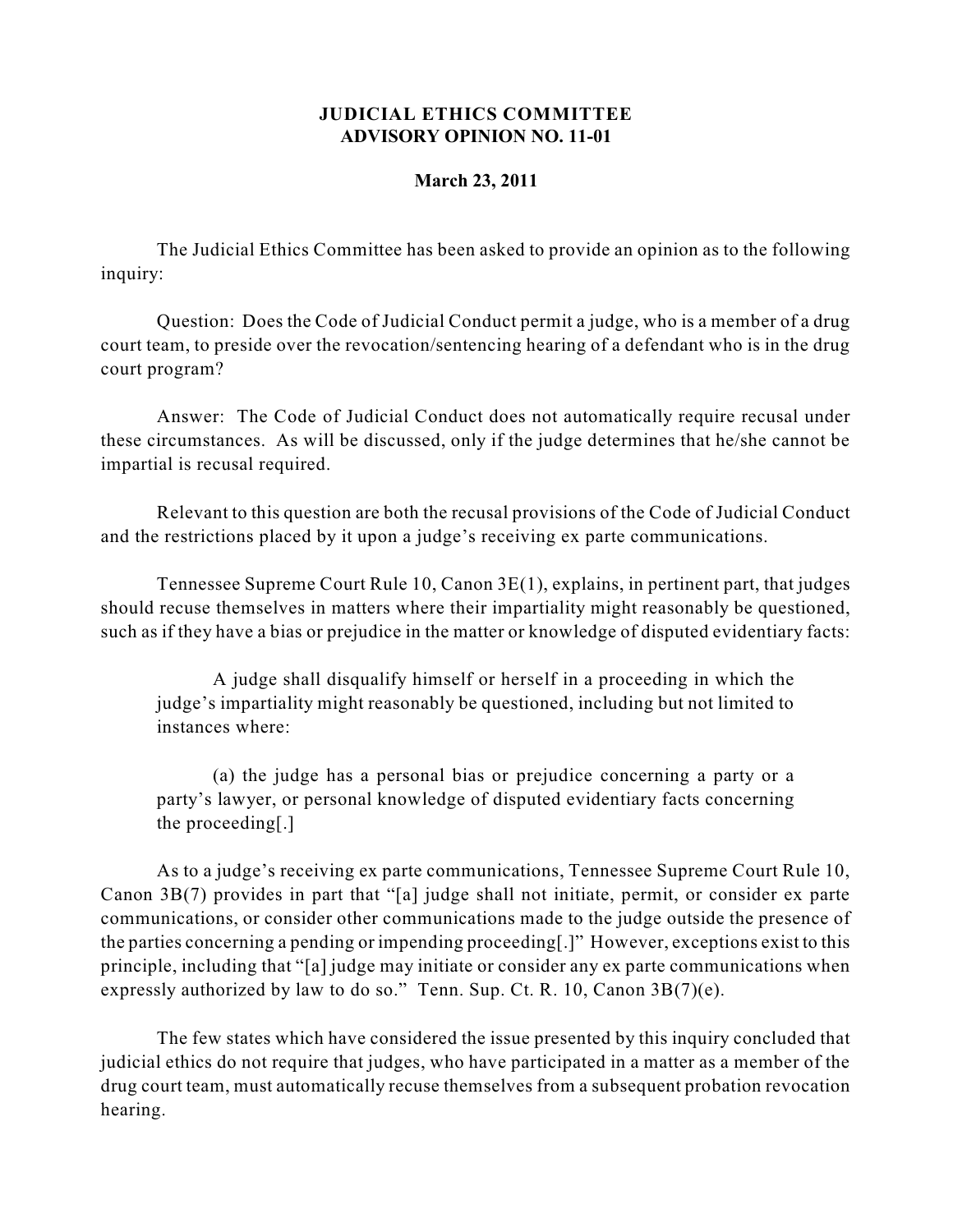In State v. Belyea, 999 A.2d 1080, 1081 (N.H. 2010), the defendant, following his pleas of guilty, received suspended sentences, conditioned upon his complying with the requirements of the drug court program. During his participation in the program, he received three sanctions, one because he left the state without permission for about two months. In response to the State's motion that the sentences be imposed, the defendant moved to recuse the judge, who had been a member of the drug court team, from presiding at the probation termination proceeding. The court denied the recusal motion and proceeded with the revocation hearing. Id. at 1082.

At the hearing, after the defendant admitted that he was gone from the state for nearly two months, the court imposed the sentences upon him. On appeal, the defendant again argued that the court erred in denying the motion for recusal and asserted that "a disinterested observer would entertain significant doubt about whether [the judge] prejudged the facts and was able to remain indifferent to the outcome of the termination hearing." Id. at 1085.

The New Hampshire Supreme Court determined, however, that both of these contentions were without merit. First, the court concluded the record showed that, while acting as a member of the drug court team, the judge "remained an impartial judicial officer," explaining the judge's permissible dual roles: "It is not uncommon for judges to acquire information about a case while sitting in their judicial capacity in one judicial setting and later to adjudicate the case without casting significant doubt on their ability to render a fair and impartial decision." Id.

As to the defendant's second assertion in Belyea, that the judge's impartiality could reasonably be questioned, the court also disagreed, saying that "nothing in the record demonstrate[d] that [the judge] had personal knowledge of the defendant's conduct that he acquired outside the context of monitoring the defendant's progress in the Program while serving in his judicial capacity on the drug court team." Id. at 1086. Additionally, the court noted that the defendant had failed to point to any "disputed evidentiary facts that [the judge] relied upon in terminating him from the program." Id. In fact, at the hearing, the defendant admitted leaving the state for two months without permission, but contended that he had done so because of "his troubled mental health and difficulty with medication." Id.; see State v. Rogers, 170 P.3d 881, 886 (Idaho 2007) ("The drug court judge may preside over the termination proceedings . . . [and] after the termination hearing . . ., the drug court judge may serve as the sentencing judge, since information from the termination proceedings would be admissible in a sentencing hearing.").

As to the matter presently being considered by this committee, we note that a defendant, who is entering the drug program of the court which posed this ethics inquiry, first executes the following waiver, consenting to the drug court judge's receiving a broad range of ex parte communications regarding the matter: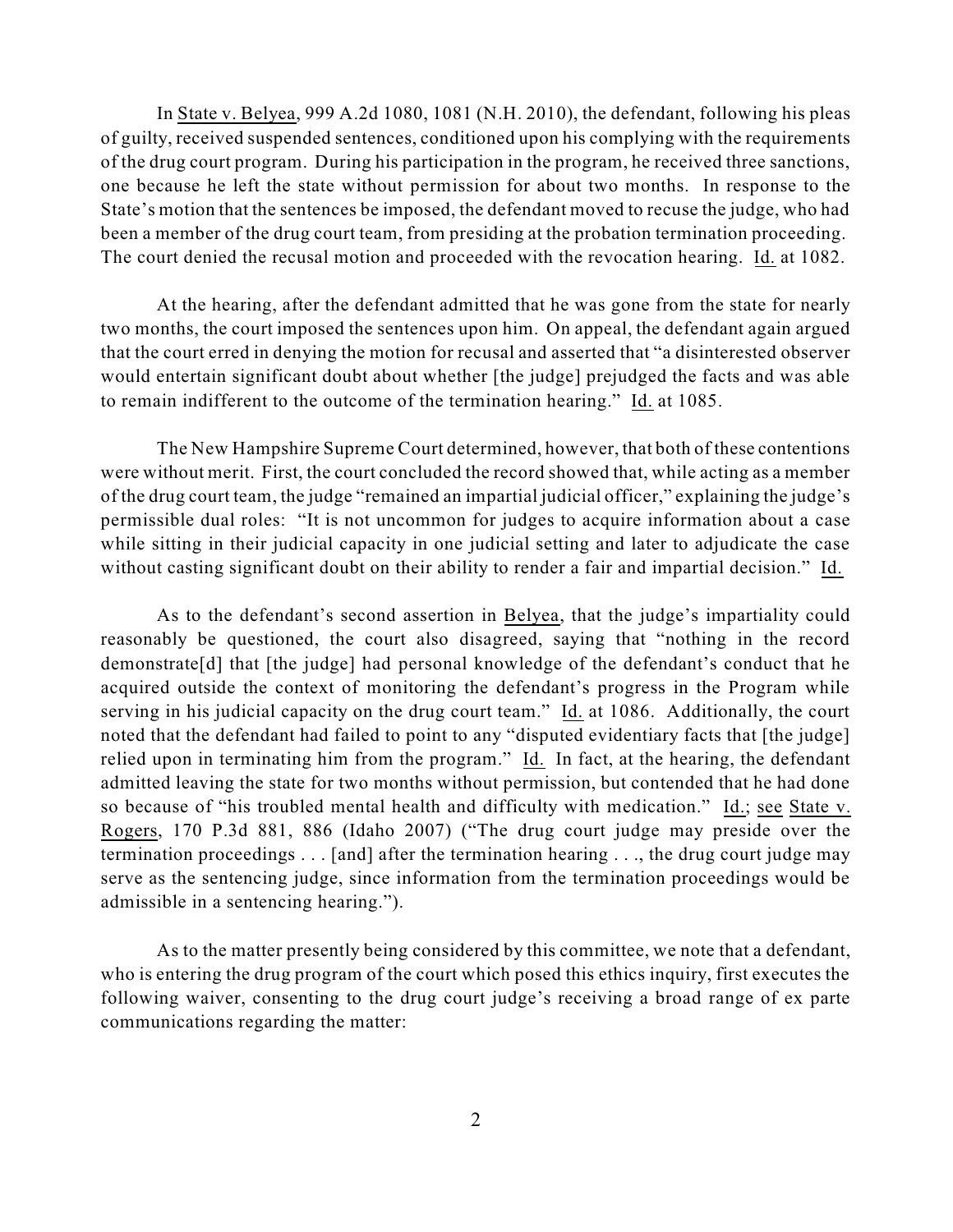I, [defendant's name], hereby consent to communication between \_\_\_\_\_\_\_\_\_\_, and [the drug court judge], the [District] Attorney General's Office: Drug Court Division; the . . . Public Defender's Office: Drug Court Division; the . . . Probation and Pretrial Services: Drug Court Division; the . . . Sheriff's Office: Drug Court Division.

The purpose of and need for this disclosure is to inform the court and the other above-named parties of my eligibility and/or acceptability for substance abuse treatment services and my treatment attendance, prognosis, compliance, and progress in accordance with the . . . Drug Court monitoring criteria.

The kind of information to be disclosed will be progress notes, medical diagnosis, testing, drug results, attendance records, results of medical testing and drug screens, HIV medical records, counselor and social worker notes and summaries, intake questionnaires, psychological evaluations, and all other records associated with rehabilitation and treatment.

Disclosure of this confidential information may be made only as necessary for and relevant to status hearings, progress reports, and sentencing hearings concerning  $case(s)$  under docket no(s).

I understand that this consent will remain in effect and cannot be revoked by me until I have successfully completed the Drug Court Program or until I am terminated from the Drug Court for violating the terms of the Drug Court Treatment Program or conditions of my probation with regard to the above named case(s).

I understand that any disclosure made is bound by Part 2 of Title 42 of the Code of Federal Regulations, which governs the confidentiality of substance abuse client records, and that recipients of this information may redisclose it only in connection with their official duties as members of the . . . Drug Court Team.

Date:  $\frac{1}{\sqrt{1-\frac{1}{2}}}\left\{ \frac{1}{2} + \frac{1}{2} + \frac{1}{2} + \frac{1}{2} + \frac{1}{2} + \frac{1}{2} + \frac{1}{2} + \frac{1}{2} + \frac{1}{2} + \frac{1}{2} + \frac{1}{2} + \frac{1}{2} + \frac{1}{2} + \frac{1}{2} + \frac{1}{2} + \frac{1}{2} + \frac{1}{2} + \frac{1}{2} + \frac{1}{2} + \frac{1}{2} + \frac{1}{2} + \frac{1}{2} + \frac{1}{2} + \frac{1}{2} + \frac$ 

Defendant/Client

We conclude that this waiver performs several functions. In executing the waiver, the defendant consents to communications between the judge; the drug court division of the district attorney general's office; the drug court division of the public defender's office; the probation and pretrial services office; and the drug court division of the sheriff's department. The waiver describes in detail that the judge is to have what would appear to be access to all relevant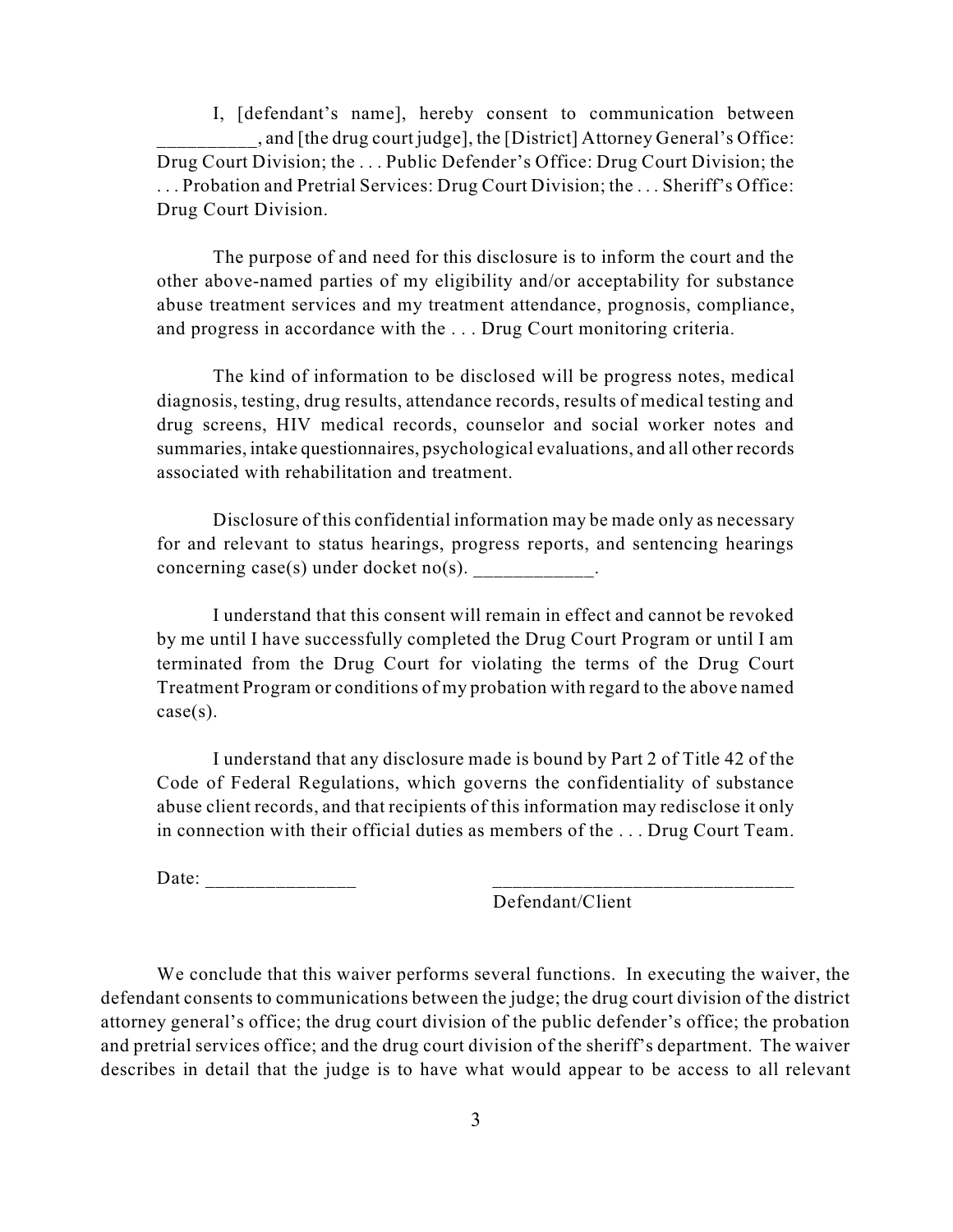documents and records but limits its use to "status hearings, progress reports, and sentencing hearings."

It appears that judicial ethical considerations are moving in the direction taken in Belyea as to allowing "special" courts to receive ex parte communications. In this regard, we note that the 2007 version of the American Bar Association Model Code of Judicial Conduct, while continuing the prohibition against a judge's receiving ex parte communications regarding a pending or impending matter, and listing exceptions to this proscription, explains in the Comments to draft Rule 2.9 the special considerations granted in this regard to "problemsolving" courts:

A judge may initiate, permit, or consider ex parte communications expressly authorized by law, such as when serving on therapeutic or problemsolving courts, mental health courts, or drug courts. In this capacity, judges may assume a more interactive role with parties, treatment providers, probation officers, social workers, and others.

We note that the Court of Criminal Appeals, in State v. Brent R. Stewart, No. W2009- 00980-CCA-R3-CD, 2010 WL 3293920, at \*10 (Tenn. Crim. App. Aug. 18, 2010), reviewing this issue on the basis of the United States Constitution rather than principles of judicial ethics, concluded that the due process clause prevented a judge who had been a member of the defendant's drug court team from later conducting a probation revocation hearing as to the defendant, when the alleged probation violations "are based on the same or related subject matter that has been reviewed" by the judge as a member of the drug court team. However, this case was decided upon constitutional rather than ethical grounds and takes no position as to the latter.

This jurisdiction follows the same "reasonableness" standard as was applied in Belyea. That is, the judge must take the more objective, rather than subjective, approach and "ask what a reasonable, disinterested person knowing all the relevant facts would think about his or her impartiality." Kinard v. Kinard, 986 S.W.2d 220, 228 (Tenn. Ct. App. 1998) (citing Alley v. State, 882 S.W.2d 810, 821 (Tenn. Crim. App. 1994)). Stated differently, recusal is warranted when a person of ordinary prudence in the judge's position, knowing all the facts known to the judge, would find a reasonable basisfor questioning the judge'simpartiality. Alley, 882 S.W.2d at 820.

The exercise of discretion by the judge upon consideration of recusal must be made on a case-by-case basis. Under the circumstances of the drug court judge who participated as a member of the drug court team, the outcome would necessarily depend upon the specific information the judge acquired as a member of the drug court team. In applying the "reasonableness" standard, recusal may be required in one case and not required in another.